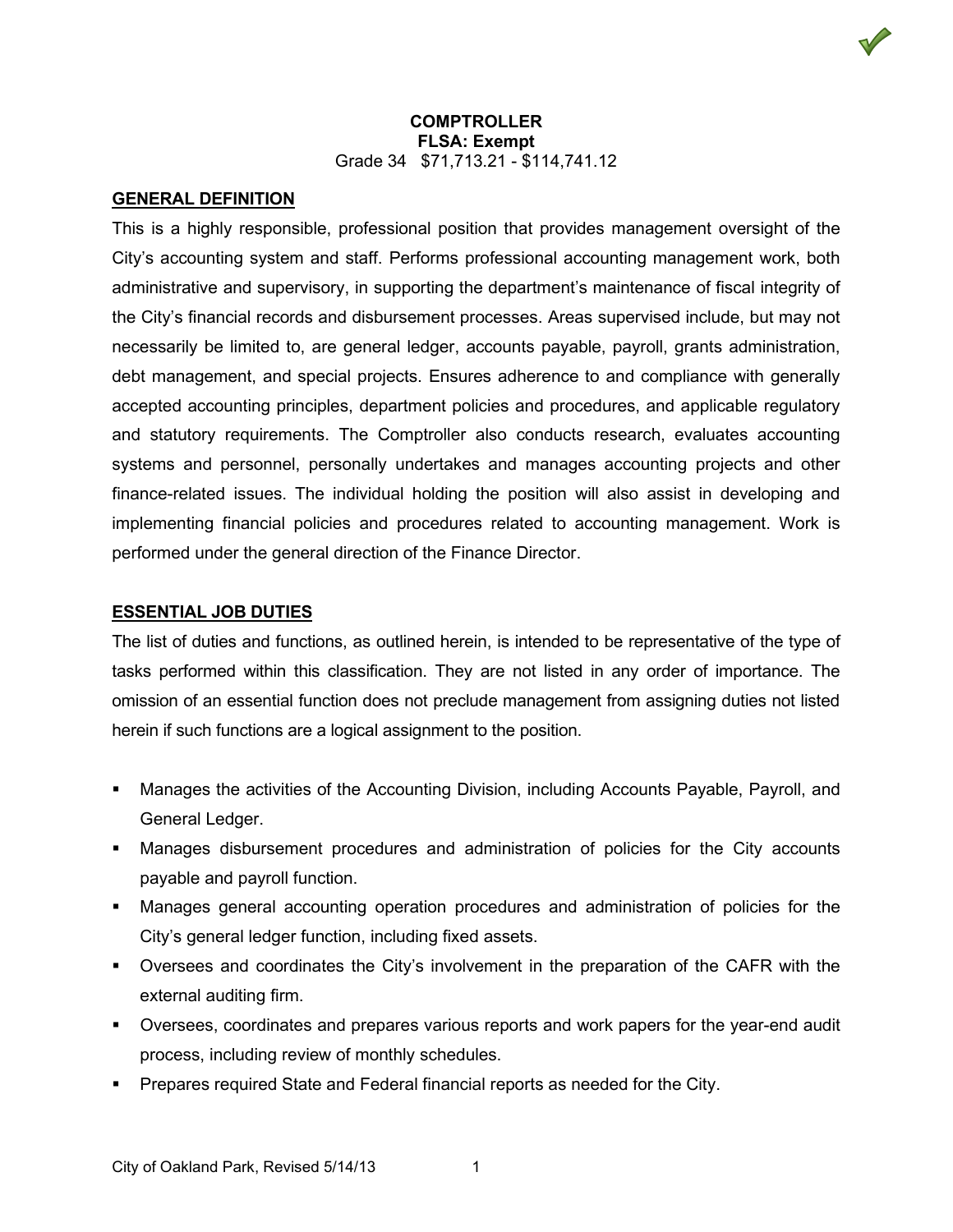- Monitors the weekly disbursement activities, working with the Treasurer to ensure sufficient liquidity/cash flow is available at all times.
- **Prepares proposals for auditing services and coordinates the audit arrangements.**
- Reviews accounting-related policies and procedures on an ongoing basis, recommending revisions as needed, to ensure proper internal controls and audit tracking systems.
- **Prepares appropriate written financial reports for Commission, board and staff meetings,** presenting orally where required.
- Reviews the general ledger expenditure accounts on a monthly basis to ensure proper recording of expenditures.
- Supervises staff, providing guidance, assistance and direction as necessary in proper processes and procedures.
- **•** Oversees the financial administration of the City's grants.
- Administers the City's debt, ensuring compliance with covenants, as well as related statutory and regulatory requirements.
- Overseas miscellaneous accounts receivable, such as ambulance services.
- **Serves on related committees as determined necessary.**

# **KNOWLEDGE, SKILLS & ABILITIES**

- Mastery of methods and principles of governmental accounting theory and principles, including GAAFR, GAAP, and GASB.
- Advanced knowledge of modern office practices, procedures, computerized accounting systems, equipment and techniques normally applied to governmental accounting systems.
- Knowledge of statutes, ordinances, regulations, policies and procedures relating to the receipt, custody and expenditure of governmental funds.
- Ability to produce and maintain complex fiscal and accounting records, reports and financial statements.
- Ability to manage staff in the preparation of timely, accurate, and complex financial and statistical reports.
- Ability to direct independent audits of complex sets of governmental accounting records.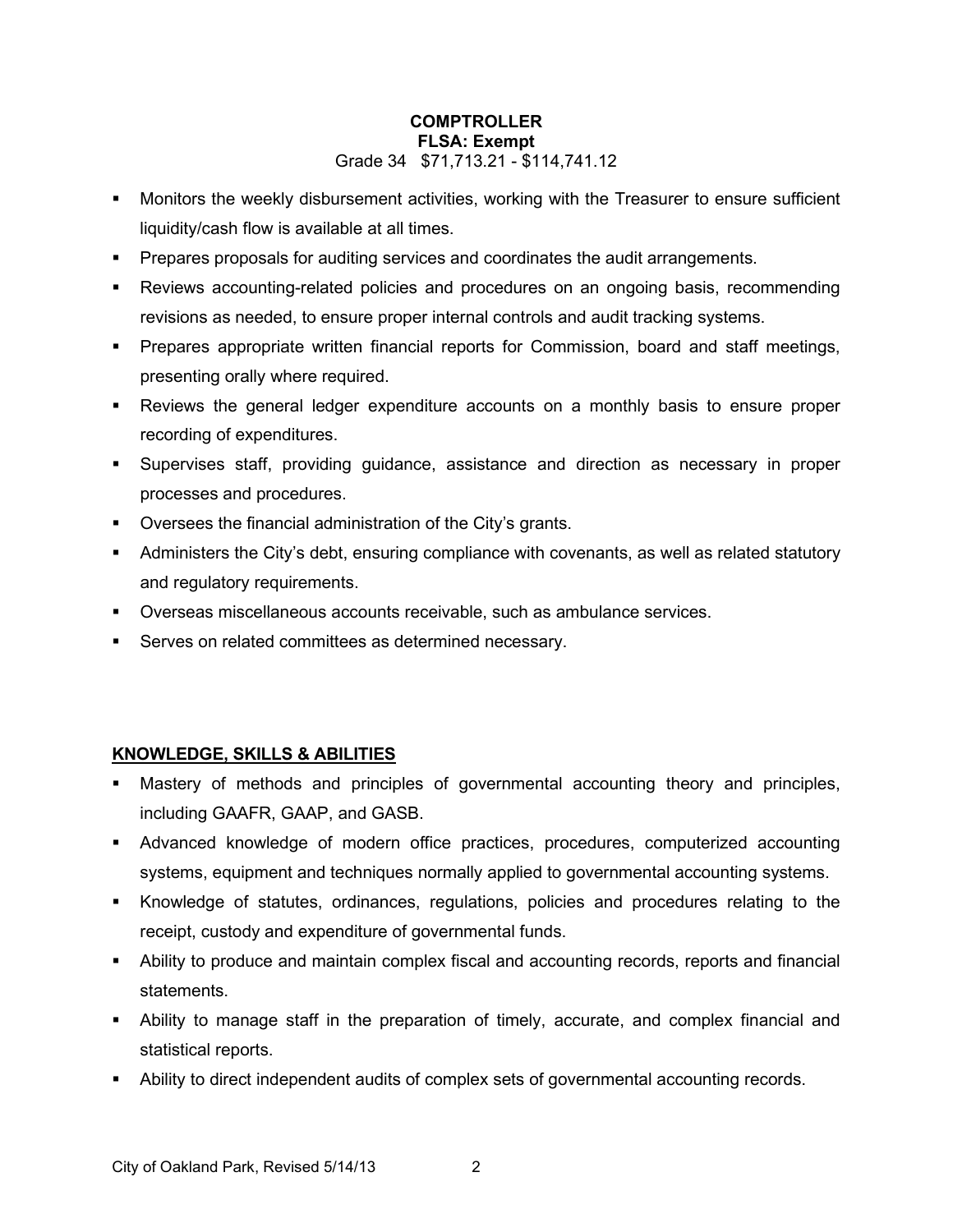- Management skills (including planning & organizing, delegation, oral communication, and control) to effectively supervise the work of professional and clerical personnel.
- Ability to establish and maintain effective working relationships with internal and external customers, as well as governing and appointed authorities.
- A strong customer service orientation in work and communication with coworkers, management, elected officials and citizens.

# **MINIMUM ACCEPTABLE EDUCATION, TRAINING & EXPERIENCE**

Bachelor's degree from an accredited college or university with a major in Accounting or Finance and 5 years experience in a financial field, within the last 8 years, demonstrating progressively responsible assignments, with a minimum of three (3) years supervisory experience. Master's degree in a business-related field or Certified Public Accountant (CPA), Certified Government Finance Officer (CGFO) or equivalent may substitute for two years of the required experience.

# **PREFERRED**

3 years of recent financial experience in a governmental or similar public-sector organization. Master's degree in a business-related field with 5 years recent experience. Certified Public Accountant (CPA) with 5 years recent experience. Certified Government Finance Officer (CGFO) with 5 years recent experience.

# **PHYSICAL REQUIREMENTS**

The City of Oakland Park is an Equal Opportunity Employer. In compliance with the Americans with Disabilities Act (42 U.S. C. 12101 et. seq.), the City of Oakland Park will provide reasonable accommodations to qualified individuals with disabilities and encourages both prospective and current employees to discuss potential accommodations with the employer. The physical demands described here are representative of those that must be met by an employee to successfully perform the essential functions of this job.